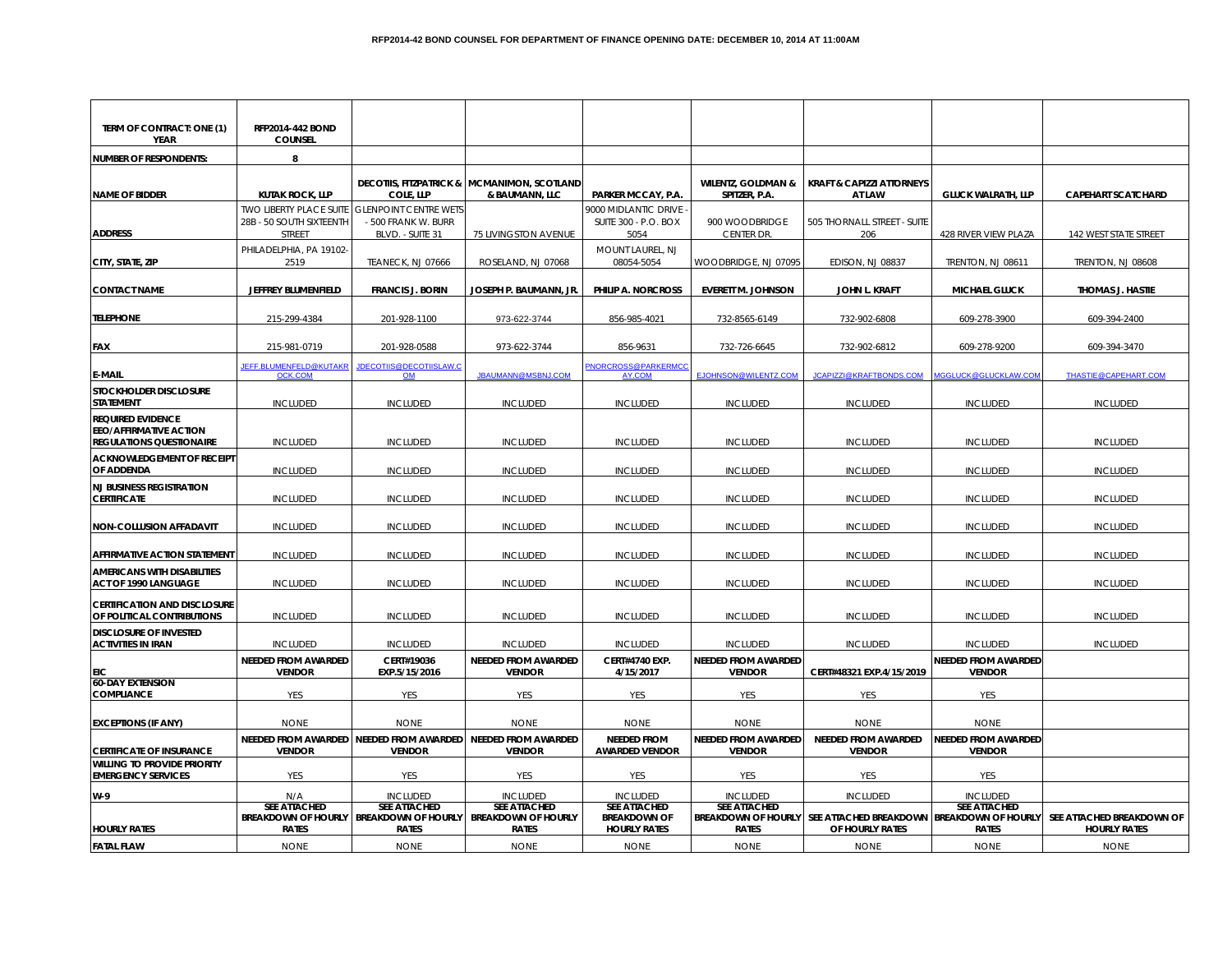| TERM OF CONTRACT: ONE (1)<br><b>YEAR</b>                                                     |  |  |
|----------------------------------------------------------------------------------------------|--|--|
| <b>NUMBER OF RESPONDENTS:</b>                                                                |  |  |
|                                                                                              |  |  |
| <b>NAME OF BIDDER</b>                                                                        |  |  |
|                                                                                              |  |  |
| <b>ADDRESS</b>                                                                               |  |  |
| CITY, STATE, ZIP                                                                             |  |  |
| <b>CONTACT NAME</b>                                                                          |  |  |
| <b>TELEPHONE</b>                                                                             |  |  |
| FAX                                                                                          |  |  |
| <b>E-MAIL</b>                                                                                |  |  |
| STOCKHOLDER DISCLOSURE<br><b>STATEMENT</b>                                                   |  |  |
| <b>REQUIRED EVIDENCE</b><br><b>EEO/AFFIRMATIVE ACTION</b><br><b>REGULATIONS QUESTIONAIRE</b> |  |  |
| <b>ACKNOWLEDGEMENT OF RECEIPT</b><br>OF ADDENDA                                              |  |  |
| <b>NJ BUSINESS REGISTRATION</b><br><b>CERTIFICATE</b>                                        |  |  |
| NON-COLLUSION AFFADAVIT                                                                      |  |  |
| <b>AFFIRMATIVE ACTION STATEMENT</b>                                                          |  |  |
| <b>AMERICANS WITH DISABILITIES</b><br>ACT OF 1990 LANGUAGE                                   |  |  |
| <b>CERTIFICATION AND DISCLOSURE</b><br>OF POLITICAL CONTRIBUTIONS                            |  |  |
| <b>DISCLOSURE OF INVESTED</b><br><b>ACTIVITIES IN IRAN</b>                                   |  |  |
| EIC                                                                                          |  |  |
| <b>60-DAY EXTENSION</b><br><b>COMPLIANCE</b>                                                 |  |  |
| <b>EXCEPTIONS (IF ANY)</b>                                                                   |  |  |
| <b>CERTIFICATE OF INSURANCE</b>                                                              |  |  |
| <b>WILLING TO PROVIDE PRIORITY</b><br><b>EMERGENCY SERVICES</b>                              |  |  |
| W-9                                                                                          |  |  |
|                                                                                              |  |  |
| <b>HOURLY RATES</b>                                                                          |  |  |
| <b>FATAI FIAW</b>                                                                            |  |  |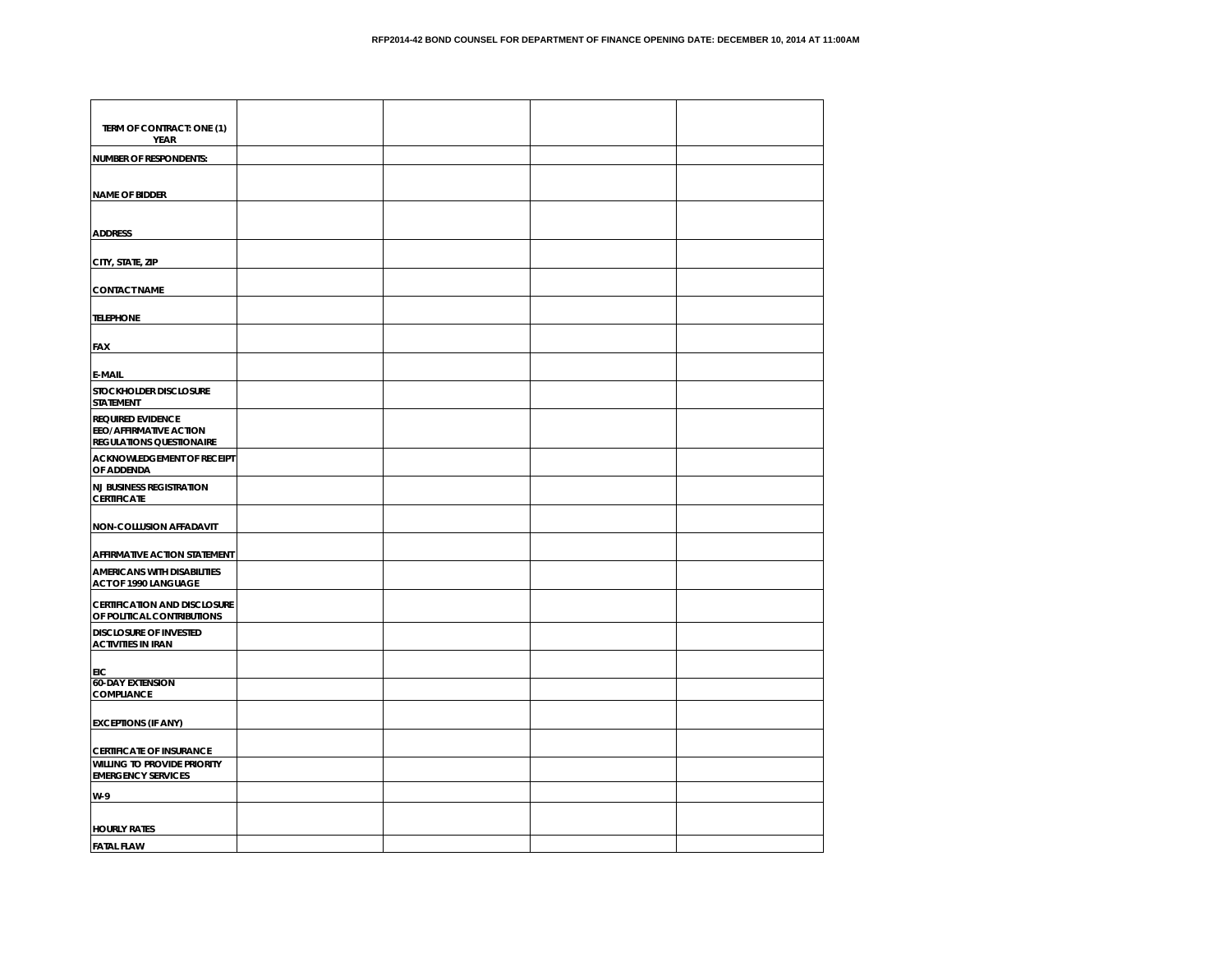### **COST PROPOSAL**

Kutak Rock prides itself on providing flexible compensation options for its clients. To that end, for any financing for which the City serves as issuer, the firm would be willing to work on an hourly basis (whether or not subject to a cap); a fixed-fee basis; a fee based on financing size: or any combination that best meets the needs of the City.

We understand that those needs may not be fully apparent until a specific transaction is structured or sometimes until after a transaction has commenced. Again, with the flexibility we provide our clients, we would be pleased to make alternate fee arrangements whenever the circumstances warrant.

The firm does not require a retainer from its public finance clients. We would be pleased to provide services upon request and simply bill the City according to any method previously agreed upon.

Hourly Rates. Hourly rates for Kutak Rock professionals are commensurate with the training and experience of each person. Standard hourly rates for members of the proposed working group are as follows:

| Attorney            | <b>Hourly Rate</b> |
|---------------------|--------------------|
| Jeffrey Blumenfeld  | \$375              |
| John. A. Henry, Jr. | \$335              |
| Mitchell J. Bragin  | \$450              |
| Alicia A. Terry     | \$385              |
| David S. Lu         | \$350              |

# However, for purposes of demonstrating our interest in this opportunity, we would propose a uniform hourly rate for all attorneys of \$295.

*Expenses.* We understand and accept that the City will not reimburse its bond counsel for travel expenses. We would, however, expect to be reimbursed for other out-of-pocket expenses incurred by us in the course of providing services. Such expenses would include costs of document reproduction, overnight deliveries, outgoing faxes, postage and electronic legal research (if necessary). Additionally, we would expect the City to bear the cost of document transcripts. We would be willing to negotiate a cap on expenses on a deal-by-deal basis.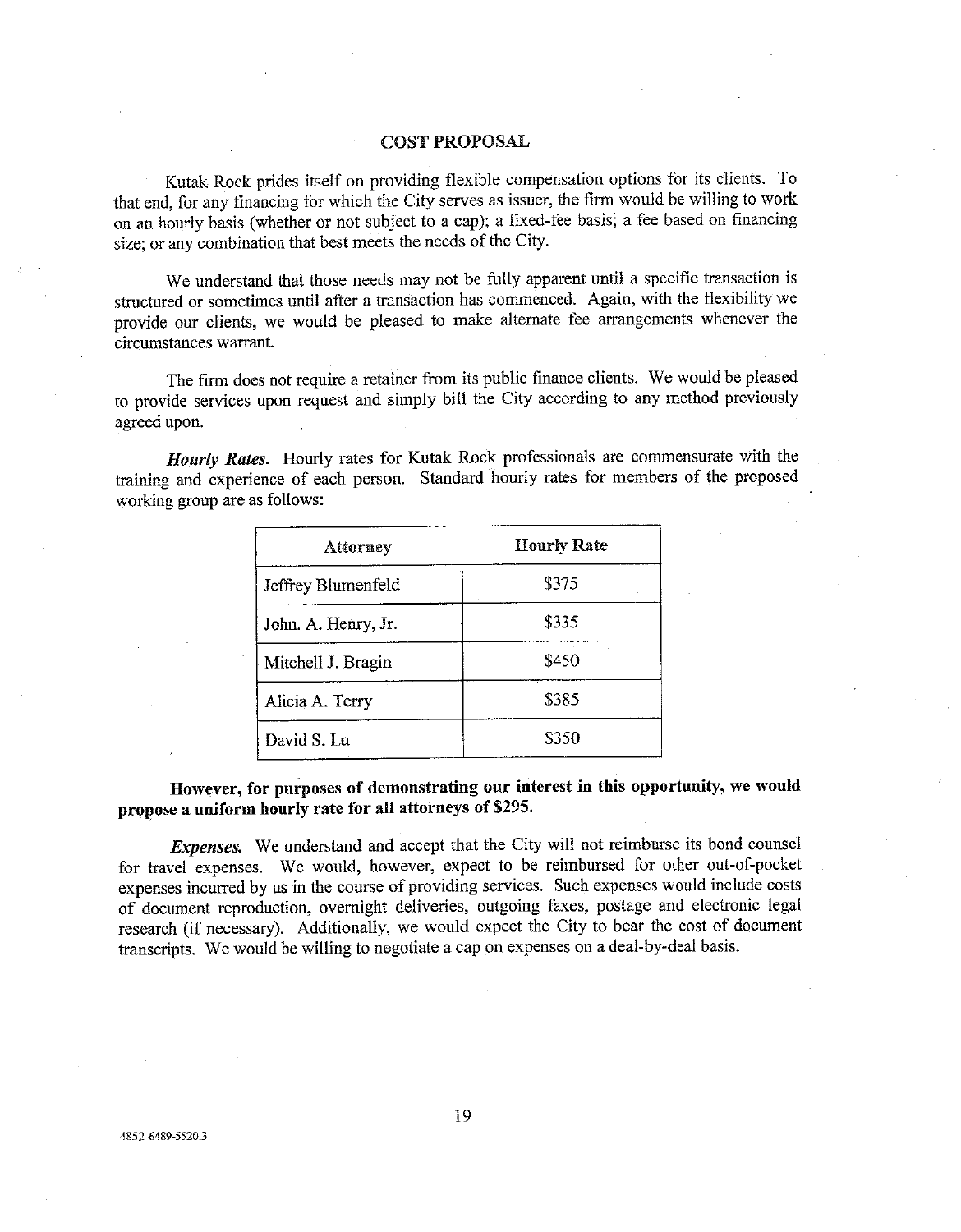

Exhibit A

**Exhibit B** 

**Exhibit C** 

Exhibit D

Law: What Attorneys Need to Know," in which they made a presentation and spoke on the following issues:

William Mayer's presentation:

- Municipal Borrowing Under the Local Bond Law and the Local Budget Law
- The Effect of the Tax Levy Cap on Local Governments

Jeffrey Kramer's presentation:

- **IRS** Audits
- Post Issuance Tax Compliance

#### **Disbarred Statement.** 5.

DeCotiis, FitzPatrick & Cole, LLP hereby states and affirms that neither the firm nor any individuals assigned to this engagement are disbarred, suspended or otherwise prohibited from professional practice by any federal, state, or local agency.

#### **Affirmative Action Statement.** 6.

Our firm is in compliance with all applicable affirmative action or similar requirements with respect to our business activities. Attached under Exhibit D, please find a copy of our firm's Certificate of Employee Information Report.

# Non-Collusion Affidavit.

7.

 $\mathbf{Q}$ 

Attached hereto as Exhibit D, please find an executed and completed Non-Collusion Affidavit.

As per the RFP, DeCotiis, FitzPatrick & Cole, LLP hereby states that it will comply with  $\delta$ . the General Terms and Conditions required by the City and enter into the City's standard Professional Services Contract upon receipt and review of same.

# **Business Registration Certificate.**

Under Exhibit D, please find a copy of the Firm's Business Registration Certificate.

# **COST PROPOSAL**

We propose the following fee structure for bond counsel services; we will, however, be more than willing to tailor a fee structure that meets the City's needs:

For services rendered or in connection with each bond sale, a fee of A.  $\frac{$3,500.00}{8}$  plus \$1.00 per thousand dollars of bonds issued for the first \$15,000,000 of bonds issued and \$.75 per thousand dollars of bonds issued in excess of \$15,000,000. If there is more than one (1) series of bonds issued, there will be a charge of \$1,000 for each additional series.

For services rendered in connection with the preparation or review of each **B.** ordinance and the compiling of a certified record of proceedings in connection therewith, a fee of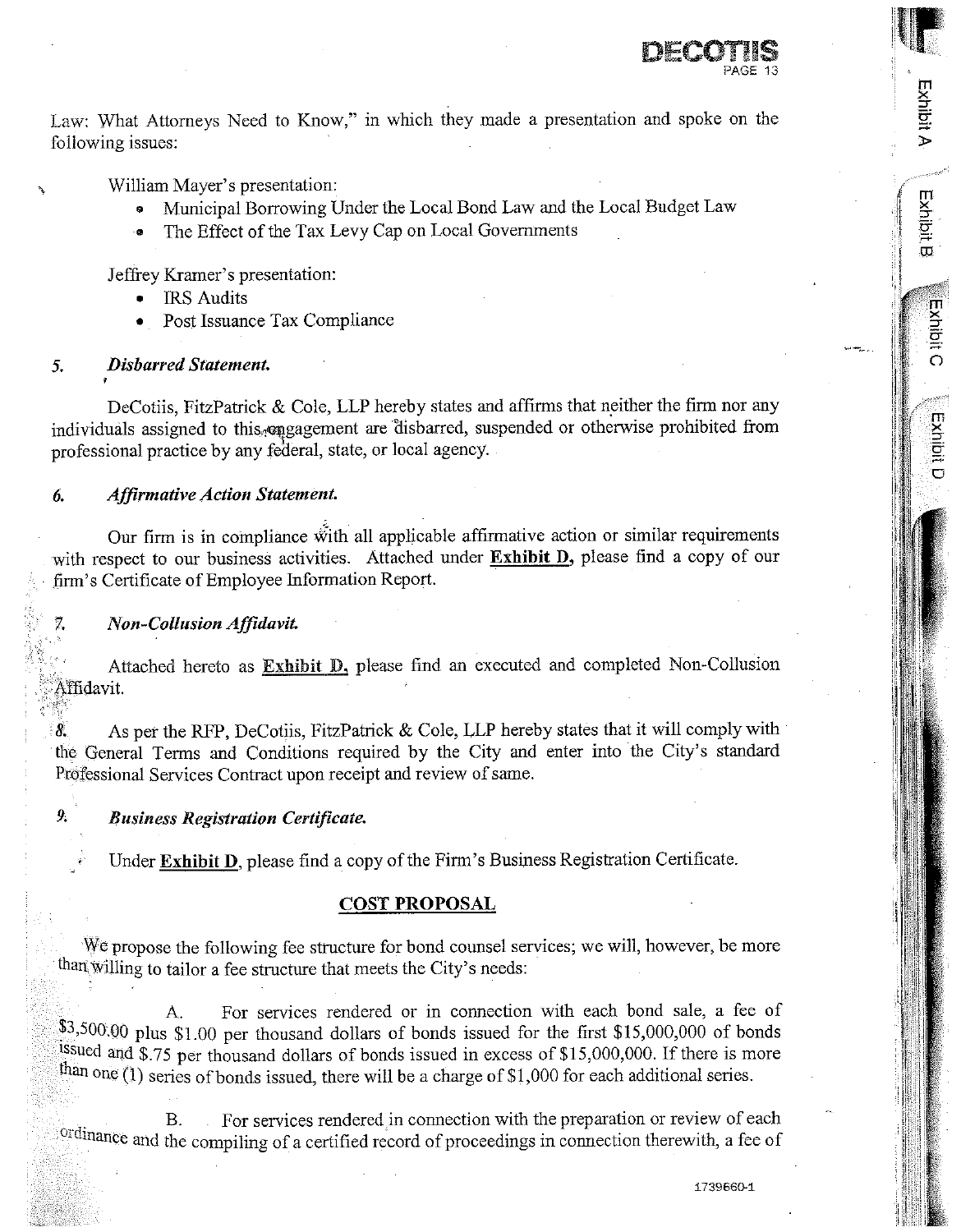\$500.00 for each single purpose ordinance and \$675.00 for each multipurpose ordinance. If the preparation of the ordinance involves consultations, meetings or discussions that are out of the ordinary, or if a multipurpose ordinance includes more than four (4) separate purposes, there will be additional fees to be charged at the hourly rates reflected in paragraph (D).

The fee for any temporary financing, including, but not limited to bond  $\overline{C}$ anticipation notes, tax anticipation notes, special emergency notes and emergency notes, shall be billed at the hourly rates reflected in paragraph (D), with a minimum fee of: \$.50 per thousand dollars of notes issued up to  $$15,000,000$  and  $$.40$  per thousand dollars of notes issued in excess of \$15,000,000, plus, if more than one (1) series of notes are issued, \$500 for each additional series.

Services rendered beyond the scope of those described above will be D. billed at the hourly rates of \$120.00 to \$250.00 per hour depending on the attorney or legal assistant involved as follows:

| йy<br>Name                        | <b>Hourly Rate</b> |
|-----------------------------------|--------------------|
| William R. Mayer, Esq.            | \$250.00           |
| M. Jeremy Ostow, Esq.             | \$250.00           |
| Jeffrey G. Kranier, Esq.          | \$250.00           |
| Matthew C. Karrenberg, Esq.       | \$230.00           |
| Dianne Cappiello, Legal Assistant | \$120.00           |
| Teresa Zaleski, Legal Assistant   | \$120.00           |

Such services may include attendance at meetings, participation in extensional conference calls, preparation or review of a Preliminary Official Statement and Official Statement, attention to any litigation that may occur, arbitrage and tax analysis, review of applications for investments of bond or note proceeds in State and Local Government Series federal obligations, services in connection with bond insurance, a letter of credit or other credit enhancement or in connection with the sale of minibonds or any other matters as directed by the City. If the Bond sale involves the sale of obligations to the United States Department of Agriculture, Rural Development, or an application to the Local Finance Board, such services will be billed at the hourly rates set forth above, with a minimum fee of \$1,500.00, and if the Bond sale involves participation in a New Jersey Environmental Infrastructure Trust financing, such services will be billed at the hourly rates set forth above, with a minimum fee of \$2,500.00.

In the event of a refunding bond issue providing for an escrow agreement  $E$ to provide for the payment of a prior issue of bonds, there will be an additional fee of \$5,000.00 for a single refunded bond issue and \$2,500 for each additional refunded issue in addition to the fees described herein.

In the event of services rendered to the City the cost of which is  $F.$ reimbursed by a private entity, such as in connection with redevelopment projects, services shall be billed at the hourly rates for attorneys and for paralegals as established by Bond Counsel from time to time for its private clients.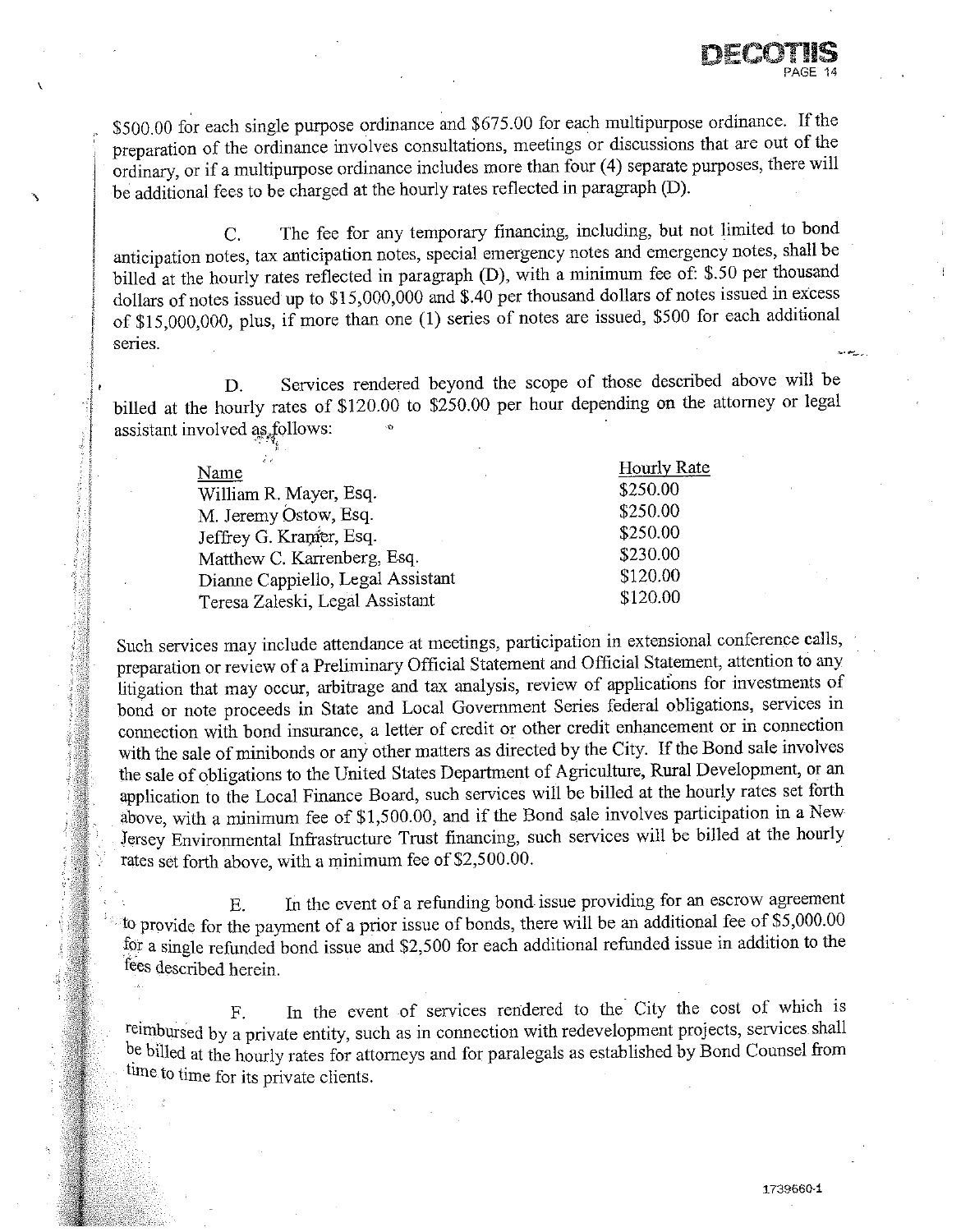concerning the submission of bids for the bonds or notes in accordance with the notice of sale and the requirements of law. After the bond or note sale, Counsel will prepare the bonds or notes for execution, will prepare and see to the execution of the necessary closing certificates, including the continuing disclosure undertaking of the Client, and will establish the time and the place for the delivery of the bonds or notes to the successful bidder. Counsel will coordinate the closing, at which time the bonds or notes will be delivered, payment will be made for the bonds or notes, and Counsel will issue a final approving legal opinion with respect to the validity and binding effect of the bonds or notes, the source of payment and security for the bonds or notes and the excludability of interest on the bonds or notes from gross income for federal and New Jersey income tax purposes, if applicable.

Counsel will provide basic advice in regard to the effect of the federal D. arbitrage regulations on the issuance of bonds or notes and the investment of the proceeds thereof.

Counsel will provide such other services as may be requested from time to  $E_{\rm{L}}$ time by the Client including any referendum, validation proceedings or other action relating to the Client or the authorization and issuance of a financing instrument by the Client.

The Client will make payment to Counsel for services rendered in accordance  $\overline{2}$ . with the following schedule:

For services rendered in connection with each bond sale, a fee of \$3,500,  $\mathbf{A}$ . plus \$1.00 per thousand dollars of bonds issued for the first \$15,000,000 of bonds issued and \$.75 per thousand dollars of bonds issued in excess of \$15,000,000. If there is more than 1 series of bonds issued, there will be an additional charge of \$1,000 for each such additional series.

For services rendered in connection with (i) the preparation or review of  $B<sub>r</sub>$ each bond ordinance and (ii) the compiling and review of a certified record of proceedings in connection therewith, an aggregate fee of \$600.

For services rendered in connection with each note sale, a fee equal to the  $\overline{C}$ . hourly rates reflected in paragraph I(2)(G), with a minimum fee of \$.50 per thousand dollars of notes issued up to \$15,000,000 of notes issued and \$.40 per \$1,000 of notes in excess of \$15,000,000 but not less than \$800. If more than one series of notes are issued, there will be an additional charge of \$500 for each such additional series.

For services rendered in connection with arbitrage compliance and related D. tax analysis, a fee of \$250.

In the event that a letter of credit, bond insurance, or similar credit Ε. enhancement facility is used in connection with either a bond or note issue, an additional fee of \$1,000 will be charged.

MG Mawi MON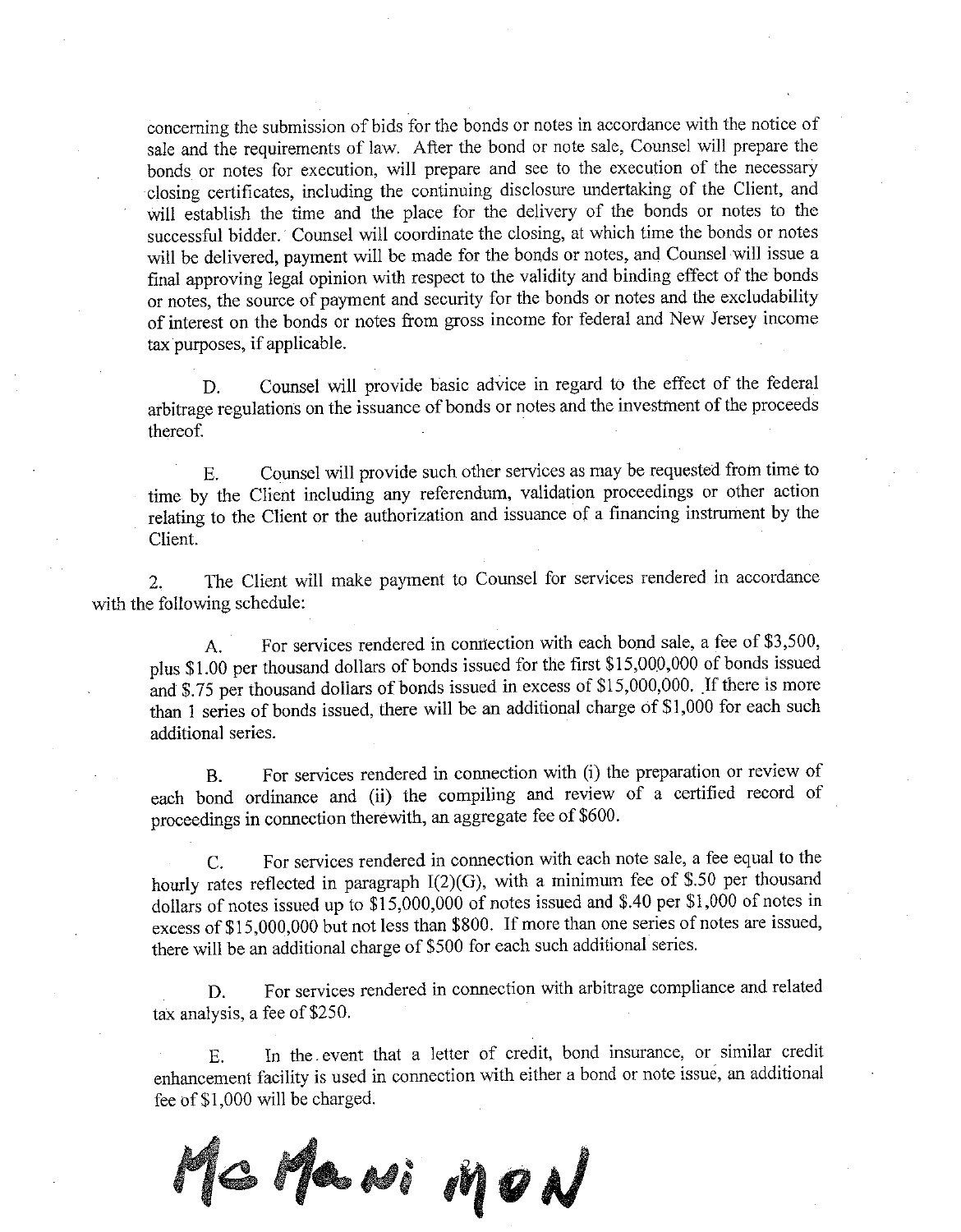In the event of a refunding bond issue consistent with the provisions of the  $F_{1}$ Internal Revenue Code to provide for the payment of a prior issue of bonds, there will be an additional fee of \$5,000 for each refunded issue.

Services rendered on an hourly basis, including preparation of an  $G<sub>r</sub>$ application to and an appearance before the Local Finance Board, attendance at meetings, litigation, continuing disclosure undertakings and preliminary and final official statement or other offering or disclosure document work, will be billed at the blended hourly rate of \$215 per hour for attorneys and \$135 per hour for legal assistants. Counsel shall not charge the Client for administrative work and services performed by secretarial staff.

Counsel's fee is usually paid at the closing of the bonds or notes, and Н. Counsel customarily does not submit any statement until the closing unless there is a substantial delay in completing the financing. In the event that legal services described herein are provided in connection with a bond or note sale and the bond or note sale is not consummated or is completed without the delivery of Counsel's bond opinion as bond counsel, or this Agreement is terminated prior to the sale of bonds or notes, the fee for services to be charged shall be based on the hourly rates as set forth in paragraph I(2)(G).

Reasonable and customary out of pocket expenses and other charges,  $\mathbf{L}$ including but not limited to, photocopying, express delivery charges, travel expenses, telecommunications, telecopy, filing fees, computer-assisted research, book binding, messenger service or other costs advanced on behalf of the Client, shall be added to the fees referred to in this Agreement and shall be itemized in each invoice presented to the Client.

#### II. Redevelopment, Environmental, Litigation and Non-Public Finance Services

To the extent that the Client desires to engage Counsel for general legal services 1. in connection with (i) redevelopment projects (the "Redevelopment Projects"), (ii) environmental issues including the giving of advice or preparation of work product at the direction of the Client related to or concerning the identification, investigation, remediation or preparing of grant applications to assist the Client in responding to potential or actual environmental conditions ("Environmental Services"), (iii) litigation, including representation in any and all action authorized by the Client and relating to a threatened, pending or actual legal proceeding or any condemnation or alternate dispute resolution matters ("Litigation Services") or (iv) any other legal services, such services shall be billed as follows:

The Client will make payment to Counsel for such general legal services at the  $\overline{2}$ . blended hourly rates set forth in paragraph  $I(2)(G)$ . Services rendered to the Client the cost of which is reimbursed by a developer through a developer-funded escrow account pursuant to an escrow agreement between the developer and the Client shall be billed at the blended hourly rate of \$325 for attorneys and \$180 for legal assistants. In addition to the hourly time charges described above, Counsel will be reimbursed for out-of-pocket expenses as set forth in paragraph  $I(2)(I)$ .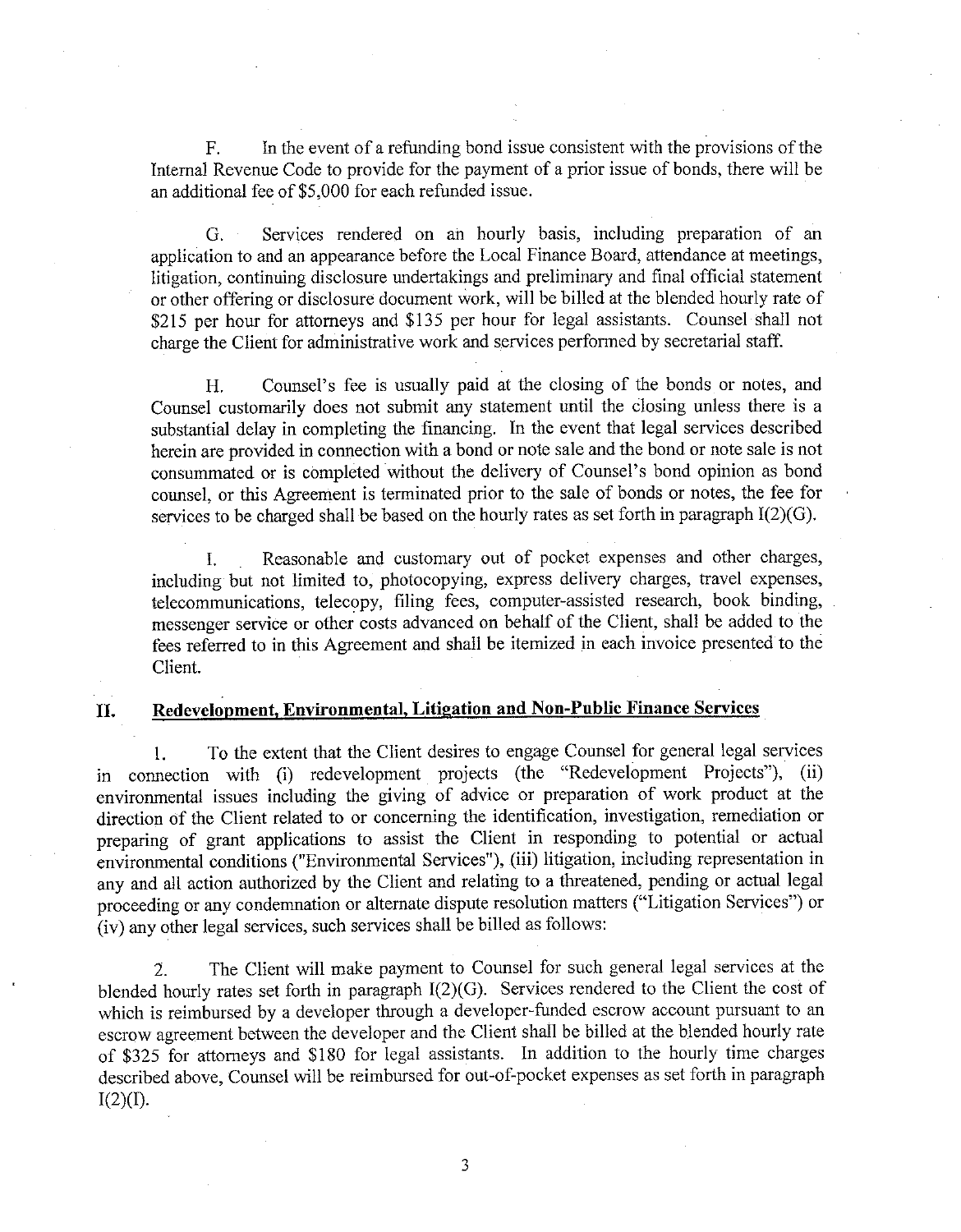

# **COST PROPOSAL**

# Proposed Fee Schedule for Bond Counsel to the City of Trenton:

### **Amount of Bonds**

**Base Fee** 

\$1 to \$999,999 \$1,000,000 to \$4,999,999 \$5,000,000 and up

\$5,000 to \$9,000 \$9,001 to \$13,000 \$13,001, plus \$1.10 per \$1,000 of bonds over \$5,000,000

### **Refunding Bonds**

To be established by separate agreement between the City of Trenton and Bond Counsel.

# **General Public Finance and Tax Advice/Official Statement Preparation/Review**

The hourly rate for professional and paraprofessional legal services for the City of Trenton will be:

| \$255-\$280 |
|-------------|
| \$230-\$270 |
| \$230-\$270 |
| \$175-\$225 |
| - 895       |
|             |

# **Additional Fees**

In addition to legal services, our invoices will include any out-of-pocket expenses attributable to a specific client matter. Out-of-pocket expenses generally include, but are not limited to postage. photocopying and complex document production, fax transmissions, courier services, online research, travel expenses, filing, recording, certification and registration fees charged by governmental bodies.

Itemized statements showing services rendered and disbursements made by the firm on behalf of the client will be submitted on a monthly basis, together with an appropriate voucher for payment.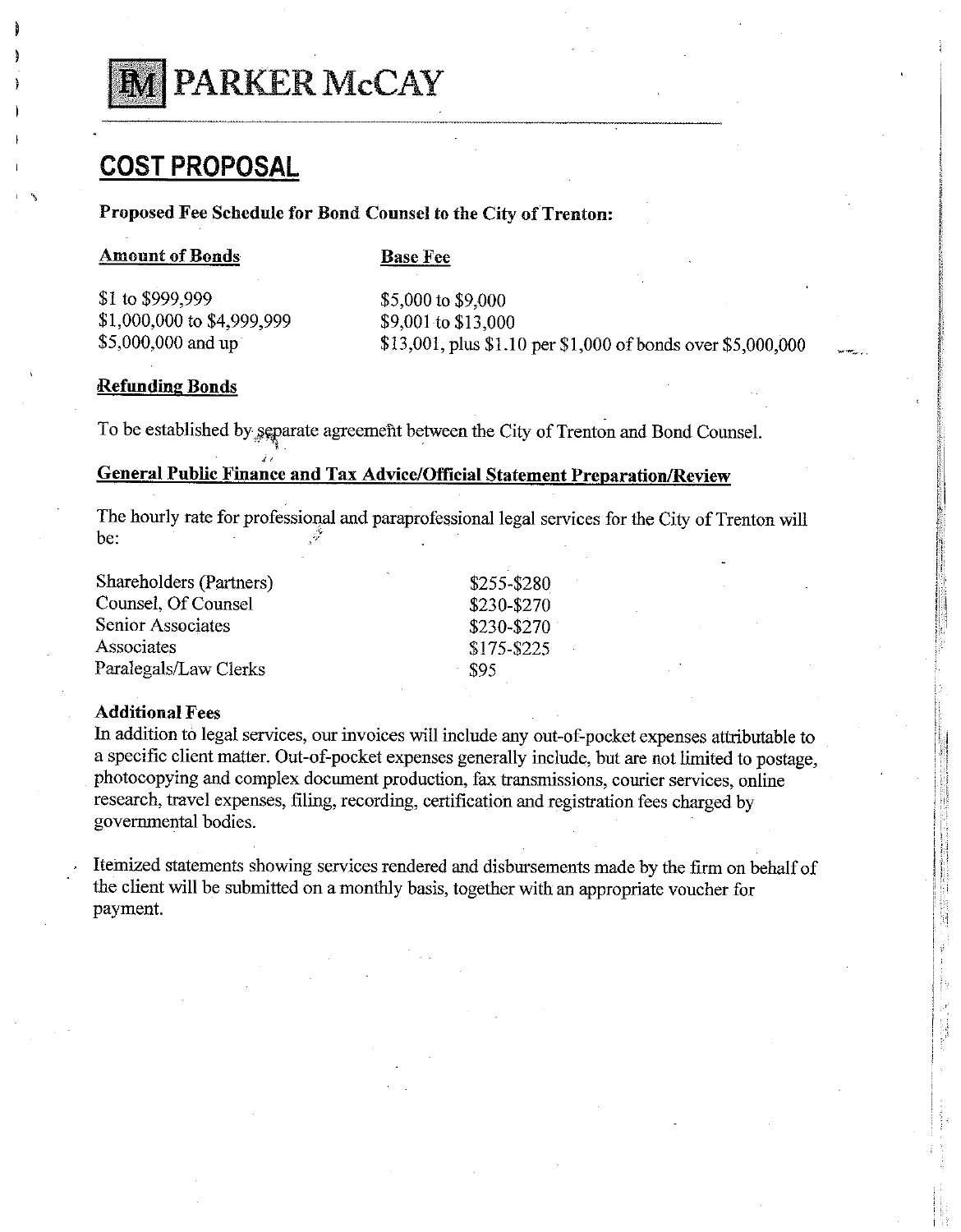prepare the appropriate closing certificates and an approving legal opinion with respect to the notes. Unless requested otherwise, Bond Counsel will forward the notes and closing papers for execution and delivery.

E. Bond Counsel will provide basic advice in regard to the effect of the federal arbitrage regulations on the issuance of bonds or bond anticipation notes and the investment of the proceeds thereof.

Bond Counsel will provide legal services, prepare the necessary F. documentation and review and comment upon all documents in connection with any financing by the City.

The City will make payment to Bond Counsel for services rendered in 3. accordance with the following schedule:

> A. < 幫or services rendered or in connection with each bond sale, a fee of \$5.000. plus \$1.00 per thousand dollars of bonds issued. Time relating to the review of the Official Statement, the continuing disclosure document, other disclosure documents and tax work will be billed at the hourly rates described in Section 3F below. There will also be an additional fee of \$2,500 for each additional series of bonds.  $\sqrt[3]{}$

> B. For services rendered in connection with the preparation of each bond ordinance, a fee of \$400 for each single purpose ordinance and \$650 for each multipurpose ordinance. If the preparation of the ordinance involves consultations. meetings or discussions that are out of the ordinary, that is, services that are not described in Section 2 hereof such as attendance at meetings, attention to litigation or other matters described in Section 3F, there will be additional fees to be charged at the hourly rates of the attorneys in effect at the time of providing the services. The fees for services in connection with the ordinances will be charged periodically during the course of the year.

> C. The fee for any temporary financing involving a private placement and not involving numerous notes, preparation of an Official Statement, complicated arbitrage analysis, investment yield restrictions or attendance at the closing shall be \$.85 per thousand dollars of bond anticipation notes and \$.85 per thousand dollars of tax anticipation notes issued, with a minimum fee of \$2,500 for bond anticipation notes and tax anticipation notes. If additional services are required, such as with issues involving advance refundings or the review of numerous ordinances, the additional time required will be billed at the hourly rates described in Section 3F below.

> D. In the event that a Letter of Credit or similar credit enhancement facility is used in connection with either a bond or note issue, an additional fee based on the responsibility assumed and time involved will be billed at the hourly rates described in Section 3F below.

> E. In the event of a refunding bond issue providing for an escrow agreement and an investment of the proceeds consistent with the restrictions of the Internal

WikNtZ

#7806314.1(999999.792)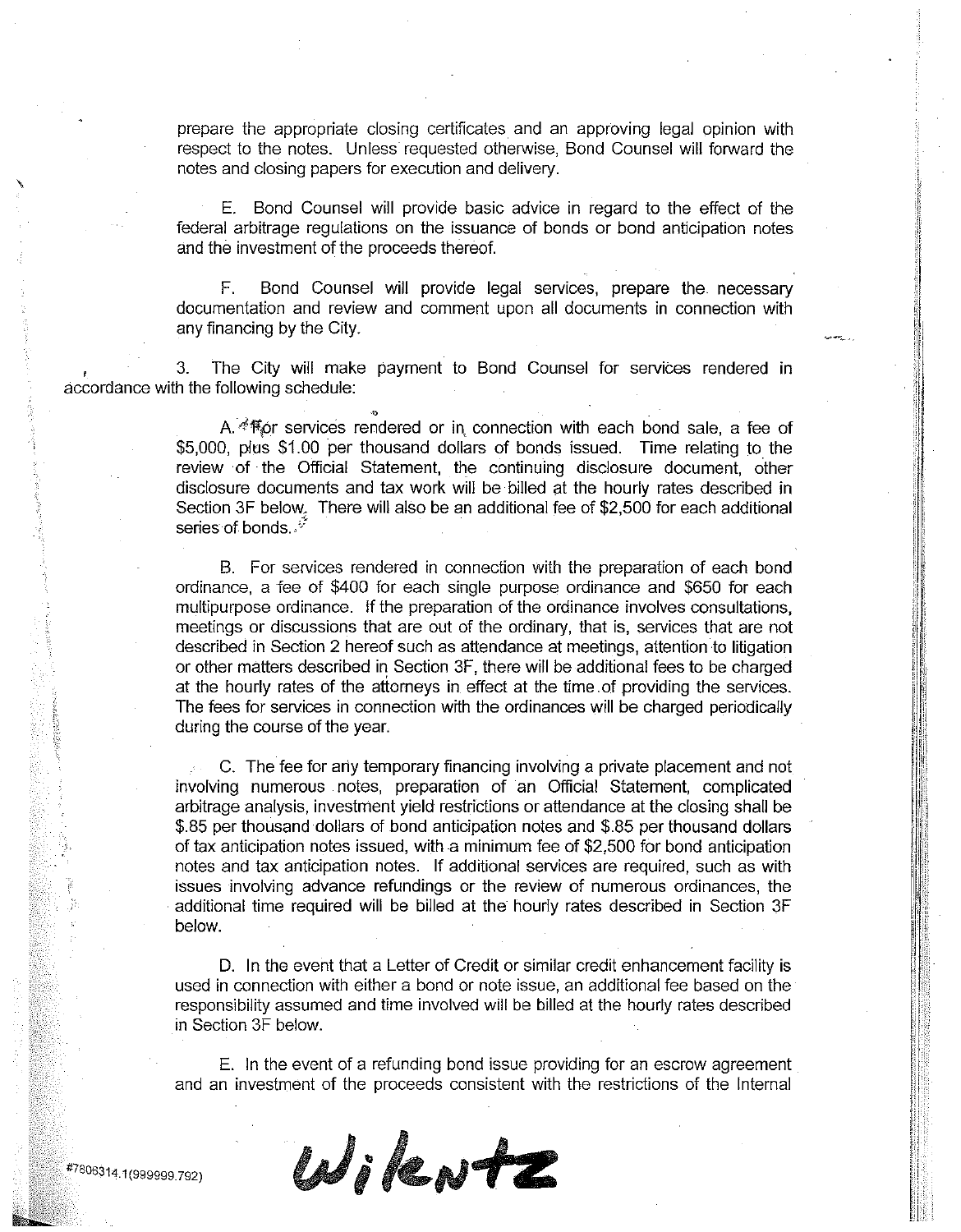Revenue Code to provide for the payment of a prior issue of bonds, there will be a fee of \$5,000 in addition to the fees described herein.

в

C

F. Services rendered beyond the scope of those described above will be billed at the hourly rates in effect when the services are rendered. The present hourly rates range from \$85 to \$150 per hour depending on the paralegal or attorney involved. Such services include, but are not limited to, attendance at meetings, work involved in the preparation or review of the Official Statement and a continuing disclosure agreement, if applicable, for a bond sale or the review or the preparation of an Official Statement and a continuing disclosure agreement, if applicable, for a bond anticipation note sale, diligence for a multipurpose bond ordinance, review of authorization proceedings for a bond ordinance, preparation of prequalification packages for bond insurance, preparation of a rating agency package, analysis of any credit enhancement facility, the preparation or review of a Local Finance Board application, tax work, attention to any litigation that may occur, complicated arbitrage analysis or applications to the Federal Reserve Bank for investments of bond or note proceeds in State and Local Government Series federal obligations or open market securities, any other legal services the City wishes WG&S to perform, and the preparation of the necessary documentation required by the MCIA and reviewing and commenting upon all MCIA documentation in connection with any financing undertaken by the City through the MCIA.

G. In the event that a bond sale is held but all bids are rejected or the sale is cancelled, or this Agreement is terminated prior to the sale of bonds, the fee to be charged shall be a reasonable one, based on the services performed.

H. Customary at-cost disbursements shall be added to the fees referred to in this Agreement. These may include photocopying, express or overnight delivery charges and postage costs, newspaper publication costs and the costs of printing official statements, telecommunications, filing fees, book binding, messenger service or other costs advanced on behalf of the City.

I. This Agreement shall be in full force and effect until such time as either party gives written notice to the other of termination.

4. Bond Counsel and the City hereby incorporate into this contract the mandatory language of Subsection 3.4(a) and the mandatory language of Section 5.3 of the Regulations promulgated by the Treasurer of the State of New Jersey pursuant to P.L. 1975, c. 127, as amended and supplemented from time to time, and Bond Counsel agrees to comply fully with the terms, the provisions and the conditions of Subsection 3.4(a) and of Section 5.3, provided that Subsection 3.4(a) shall be applied subject to the terms of Subsection 3.4(d) of the Regulations.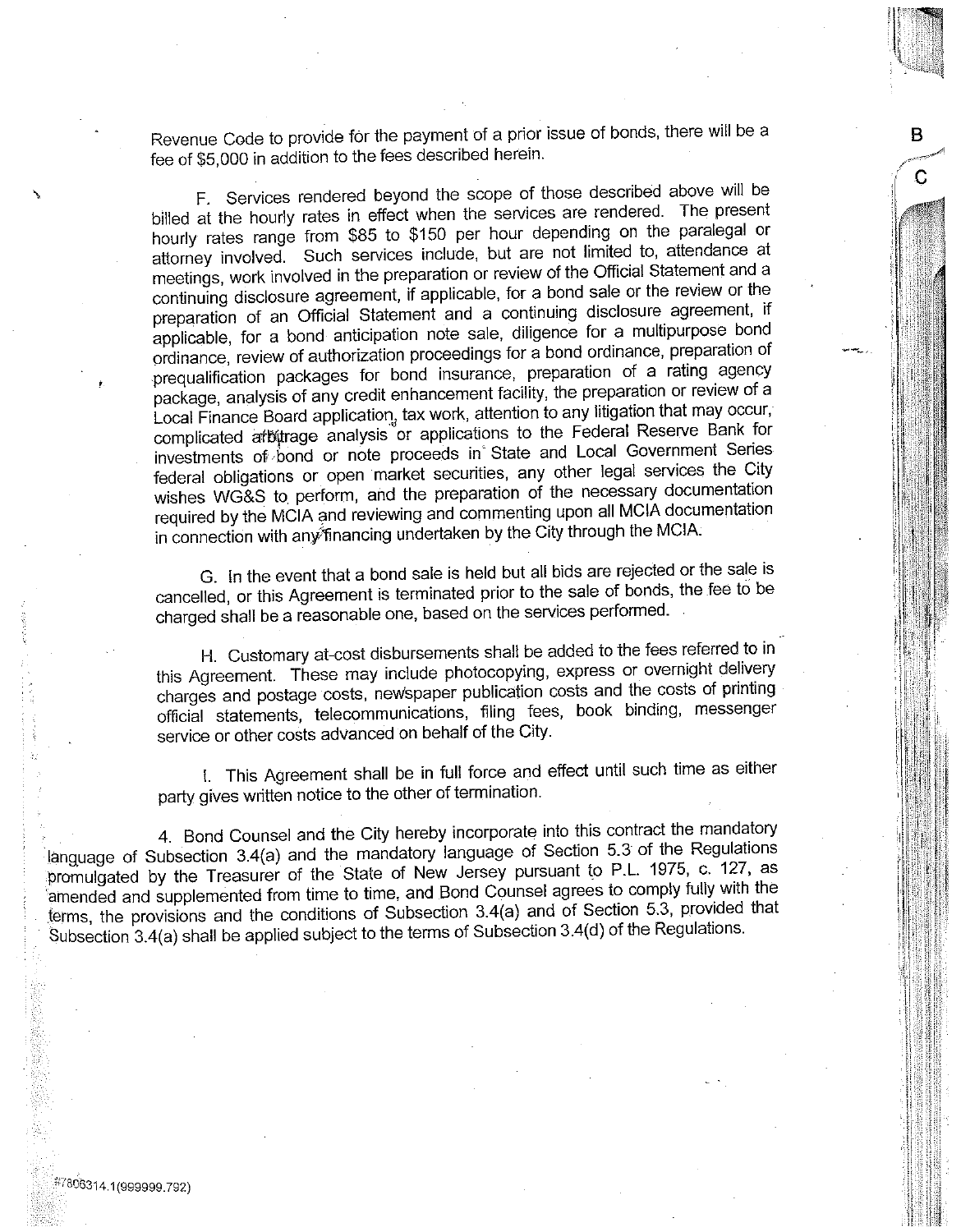is pleased to welcome Wesley Buirkle and Thomas Shanoski during the Fall 2014 Semester. undergraduate students to earn college credit for their experience working at the Finn. The Firm The Firm instituted its internship program in collaboration with Rutgers in 2013, which enables The Firm also hosts seasonal interns from Rutgers University each academic semester.

pleasant individuals who are responsive and produce a high-quality, professional work product. Each of the Firm's attorneys and staff take pride in their work and enjoy reputations as

secure computer system. immediate, 24/7 remote access to all client files which are stored and maintainism is Firm's This bins also enables the Finn's atomorphis and staff Professional Conduct. electronic files in addition to paper files as required by the New Jersey Court Rules and Rules of between the Firm's attenties, staff and clients, and 2) the conservation of paper by maintaining email and scanning technology to facilitate 1) quick and comprehensive office communications technological resources necessary to effectively and efficiently serve its cliently affirm uses The Firm maintains 1,600 square feet of office space equipped with the most current

# **FEE STRUCTURE**

hereto as **Exhibit** "F". ponded, is Bond Counsel and Special Tax Counsel, and the test of order the chapted, is attached A copy of the Firm's proposed fee agreement, which indicates ill asivires that will be

<u>firm does not bill for thne spent transitioning when gaming a new appointment.</u> <u>bourly rate of \$250 for attorneys to \$120, which is greater than a 50% of scount. Also, the</u> distressed municipalities. This special fee structure reduces the Firm's regular blended structure that the Firm has adopted for the benefit of New Jersey's most financially Please be advised that the fee agreement proposed herein reflects a special fee

# **CLIENT SUPPORT**

seminars without charge. and debate in public finance. Clientific and finance way send two representatives to sary of these Education Credits ("CEC") may be available to attendees, highting mains of current interest It is a part of the Firm's practice to organize and host semimars, for which Continuing

expect to develop and teach more advanced classes that will be offered in the future. offers a variety of classes to train finance officers in fiscal operations. Mr. Ann and Mr. Capizzi the Rugers University Center for Government Services School of Continuing Studies, which Mr. Kraft band Mr. Capizzi designed and taught an introductory public finance class for

(WOV TOM) to shephen a hational, nonpartisan grassroots movement in support of tax exempt Notitionally, Mr. Kraft and Mr. Capitazi co-founded Americans Calling for Truth NOW

 $777'$   $|221/27$   $3 + 12$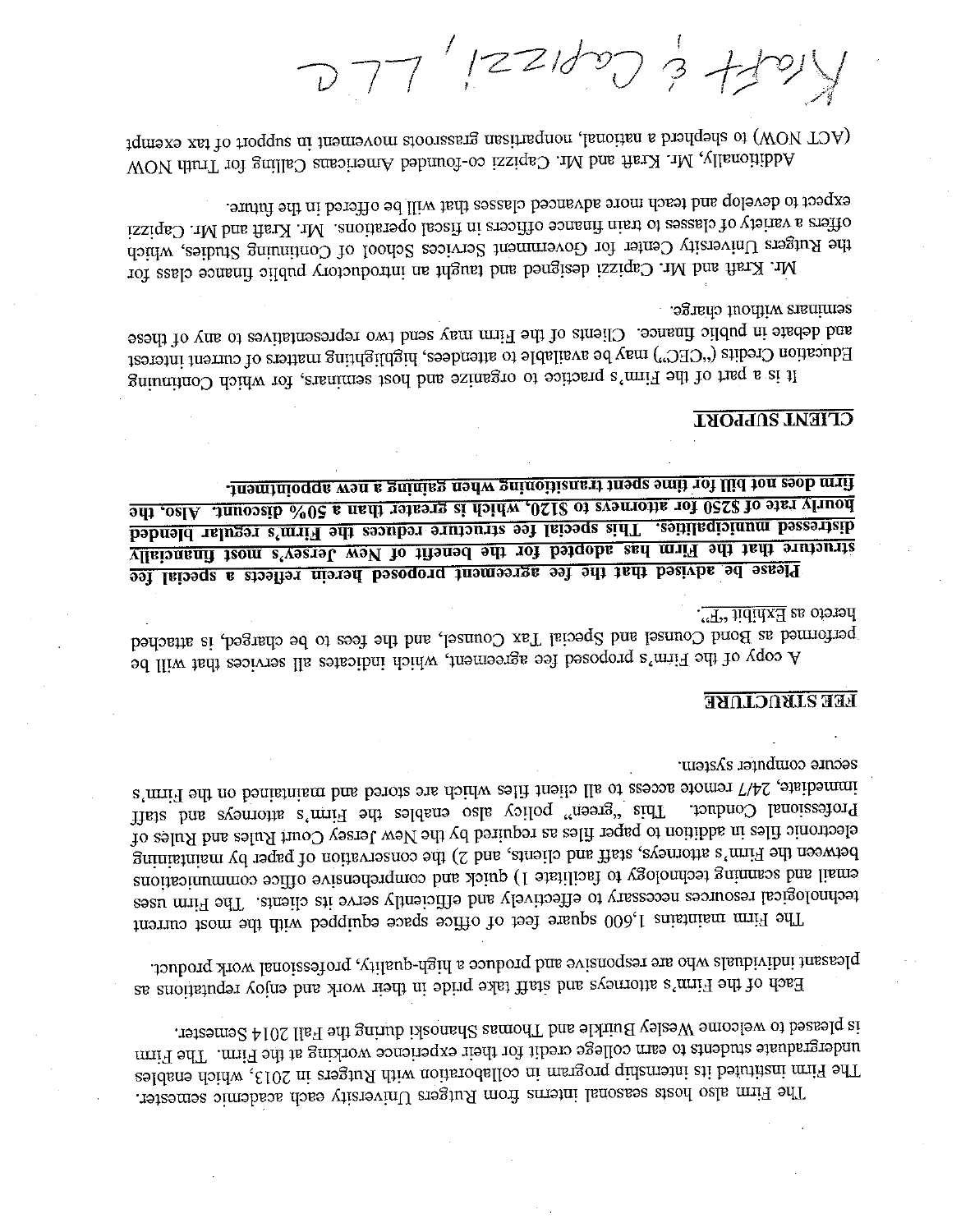When the City determines to issue bonds anticipation notes or tax D. anticipation notes, Bond Counsel will prepare any necessary resolutions to authorize the sale of such notes and will submit them to the City Clerk. When the purchaser and the details of the notes have been determined. Bond Counsel will prepare the notes for execution and will prepare the appropriate closing certificates and an approving legal opinion with respect to the notes. Normally, it is not necessary for Bond Counsel to attend the closing for the notes. Unless requested otherwise, Bond Counsel will forward the notes, closing papers and approving legal opinion to the appropriate City officer for execution and delivery.

Bond Counsel will provide basic advice in regard to the effect of the E. federal arbitrage regulations on the issuance of bonds or bond anticipation notes and the investment of the proceeds thereof.

Bond Counsel will provide basic advice in regard to compliance with Rule  $F.$ 15c2-12 of the Securities and Exchange Commission.

The City will make payment to Bond Counsel for services rendered in accordance 3 with the following schedule:

For services rendered or in connection with each bond sale, a fee of  $\mathbf{A}$ \$3,500.00 plus \$1.00 per thousand dollars of bonds issued.

For services rendered in connection with the preparation or review of each  $B.$ ordinance and the compiling of a certified record of proceedings in connection therewith, a fee of \$400.00 for each single purpose ordinance and \$600.00 for each multipurpose ordinance. If the preparation of the ordinance involves consultations, meetings or discussions that are out of the ordinary, there will be additional fees to be charged at the hourly rates of the attorneys and paralegals providing such services, as listed on Schedule A attached thereto. The fees for services in connection with the ordinances will be charged periodically during the course of the year.

The fee for any temporary financing involving a private placement and not  $\mathcal{C}$ . involving numerous notes, preparation of an Official Statement, complicated arbitrage analysis, investment yield restrictions or attendance at closing, shall be billed at the hourly rates as listed on Schedule A attached hereto, with a minimum fee of \$750.00.

Written post issuance tax compliance procedures will be provided by the D. Firm at the request of the CFO at a fixed cost of not more than \$5,000 for a template; with any modifications thereto billed at the Firm's normal hourly rates which are attached hereto as Schedule A.

Services rendered beyond the scope of those described herein will be  $E$ . billed at the hourly rates for attorneys and paralegals as listed on Schedule A attached hereto. Such hourly rates range from \$80.00 to \$275.00 per hour depending on the attorney or paralegal involved. Such services may include attendance at meetings, all work required in connection with any financing through a borrowing through the New Jersey Environmental Infrastructure Trust Program, extraordinary work involved in the preparation of the Official Statement, attention to any litigation that may occur, complicated arbitrage analysis, implementation of

Glyck Wadrad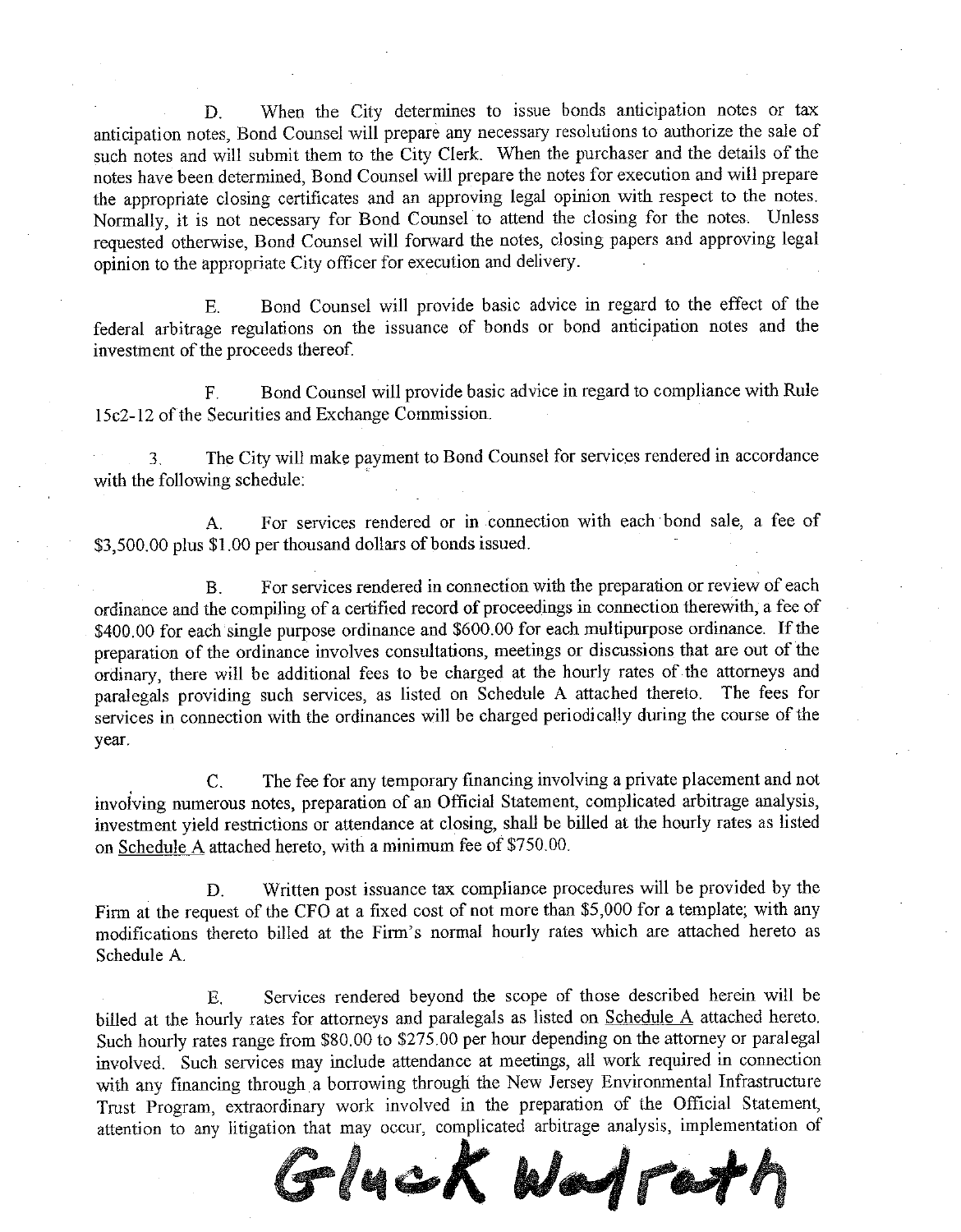procedures required by IRS Circular 230 or applications to the Federal Reserve Bank for investments of bond or note proceeds in State and Local Government Series federal obligations. If the Bond sale involves the sale of minibonds, the sale of obligations to the United States Department of Agriculture, Farmers Home Administration, or an application to the Local Finance Board, such services will be billed at the hourly rates as listed on Schedule A attached hereto, with a minimum fee of \$750.00. In the event that bond insurance, a letter of credit or similar credit enhancement facility is used in connection with a bond issue, an additional fee based on the responsibility assumed and time involved will be charged.

In the event of a refunding bond issue providing for an escrow agreement  $F$ and an investment of the proceeds consistent with the restrictions of the Internal Revenue Code to provide for the payment of a prior issue of bonds, there will a fee of \$10,000.00 in addition to the fees described herein.

In the event that a bond sale is held but all bids are rejected or the sale is  $G<sub>r</sub>$ canceled, the fee to be charged shall be a reasonable one, based on the services performed.

Customary disbursements for postage, telephone, photocopying, travel and  $H_{\cdot}$ out-of-pocket expenses shall be added to the fees referred to in this Agreement.

This Agreement shall be for a term of one (1) year, commencing on the  $\mathbf{I}$ date hereof, unless terminated earlier by written notice from either party to the other party.

During the performance of this Agreement, Bond Counsel agrees as follows:  $4.$ 

Bond Counsel will not discriminate against any employee or applicant for  $A_{\cdot}$ employment because of age, race, creed, color, national origin, ancestry, marital status or sex. Bond Counsel will take affirmative action to ensure that such applicants are recruited and employed, and that employees are treated during employment, without regard to their age, race, creed, color, national origin, ancestry, marital status or sex. Such action shall include, but not be employment, upgrading, demotion, or transfer; recruitment or limited to the following: recruitment advertising, layoff or termination; rates of pay or other forms of compensation; and selection for training, including apprenticeship. Bond Counsel agrees to post in conspicuous places, available to employees and applicants for employment, notices to be provided by the Public Agency Compliance Officer setting forth provisions of this non-discrimination clause,

Bond Counsel will in all solicitations or advertisements for employees  $B.$ placed by or on behalf of Bond Counsel, state that all qualified applicants will receive consideration for employment without regard to age, race, creed, color, national origin, ancestry, marital status or sex;

Bond Counsel, where applicable, will send to each labor union or  $\mathcal{C}$ representative of workers with which it has a collective bargaining agreement or other contract or understanding, a notice, to be provided by the Public Agency Compliance Officer advising the labor union or workers' representative of Bond Counsel's commitments under this act and shall post copies of the notice in conspicuous places available to employees and applicants for employment;